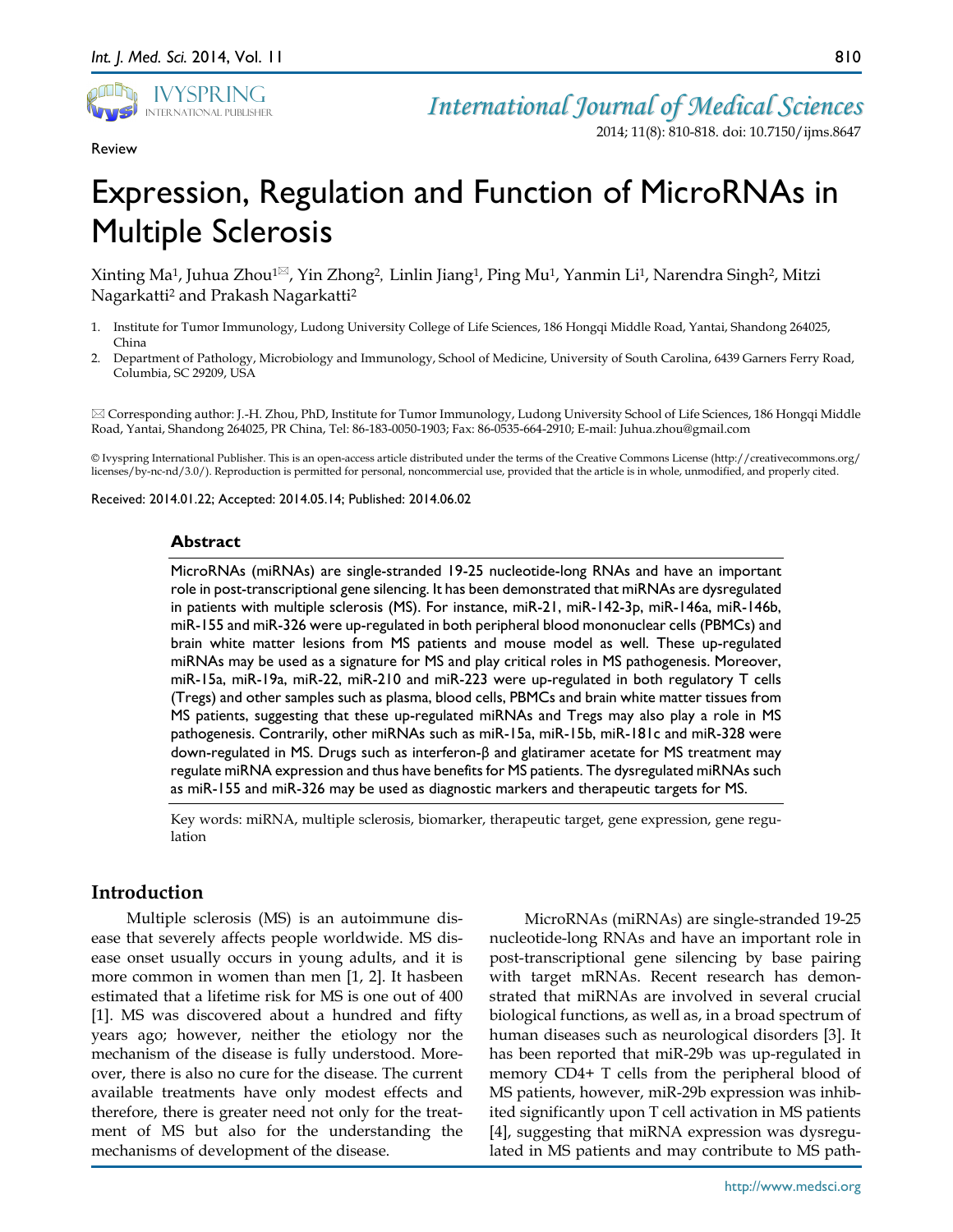ogenesis. Thus, research on the expression, regulation and function of miRNAs in MS has attracted much attention in recent years (Fig. 1). In this paper, we reviewed the recent progress in understanding the roles of miRNAs in MS pathogenesis, and specific miRNAs as biomarkers and therapeutic targets for MS.



**Figure 1. Estimation of number of publications about studies on miRNAs in MS yearly from 2007 to 2013.** Based on the retrieved papers from the PUBMED database after searching related references by means of miRNA, multiple and sclerosis key words, the number of publications about the studies on miRNAs in MS were calculated.

# **Expression of miRNAs in MS**

## **Abnormal expression of miRNAs in Peripheral Blood and Plasma**

In recent years, there has been a significant focus on understanding the pathogenesis of MS and the role of miRNAs in the pathogenesis of the disease. Both next-generation sequencing and microRNA array analysis demonstrated that miR-16-2-3p was over-expressed in the blood of patients with MS, whereas miR-7-1-3p and miR-20a-5p were down-regulated as compared with healthy controls [5]. An earlier study using miRNA microarray analysis showed that miR-768-3p was up-regulated, whereas 26 miRNAs including miR-15a, miR-15b, miR-16, miR-17, miR-20a, miR-20b, miR-27a, miR-27b, miR-93, miR-98, miR-106a, miR-126, miR-126\*, miR-140-5p, miR-211, miR-374a, miR-454, miR-510, miR-579, miR-623, miR-624\*, let-7d, let-7f, let-7g and let-7i were significantly down-regulated in peripheral blood of patients with all MS subtypes including primary progressive, secondary progressive and relapsing-remitting disease [6].

miRNA PCR array analysis discovered that plasma levels of 29 miRNAs including miR-9\*, miR-20b\*, miR-22, miR-29b-2\*, miR-30e, miR-30e\*, miR-96, miR-134, miR-140-3p, miR-150, miR-151-5p,

miR-181b, miR-196a, miR-210, miR-337-5p, miR-342-3p, miR-378, miR-431, miR-449b, miR-451, miR-454, miR-500, miR-502-5p, miR-542-5p, miR-574-3p, miR-671-5p, let-7c, let-7d and let-7f increased in the patients with relapsing-remitting (RR) MS [7]. miRNA array analysis revealed that 6 miR-NAs including miR-22, miR-422a, miR-572, miR-614, miR-648 and miR-1826 increased significantly in the plasma of MS patients, but miR-1979 decreased significantly [8]. It has also been reported that miR-155 expression was up-regulated in the serum samples from patients with MS as shown by real-time RT-PCR analysis using the TaqMan miRNA assay [9]. Another study, however, showed that miR-15b, miR-23a and miR-223 were down-regulated in the serum samples from patients with MS as compared with normal controls [10].

#### **Dysregulation of miRNAs in Blood Cells and Peripheral Blood Mononuclear Cells (PBMCs)**

miRNA array screening found that 165 miRNAs were significantly deregulated in the blood cells of patients with RRMS, 74 miRNAs (44.8%) were up-regulated, and 91 miRNAs (55.2%) were down-regulated. Among the 10 most significantly deregulated miRNAs, 9 miRNAs including miR-142-3p, miR-145, miR-186, miR-223, miR-422a, miR-491-5p, miR-584, miR-664 and miR-1275 were significantly up-regulated, whereas only miR-20b was down-regulated [11].

Real-time quantitative PCR analysis showed that miR-145 expression increased dramatically in PBMCs from patients with MS [12]. An earlier study discovered that miR-142-3p, miR-146a, miR-155 and miR-326 were up-regulated in the PBMCs of MS patients [13]. Other studies showed that miR-21, miR-146a, miR-146b and miR-326 were up-regulated in PBMCs of RRMS patients as compared with controls [14, 15]. Analysis by using a microbead-based technology showed that miR-19a, miR-92a, miR-155 and let-7f were significantly up-regulated in the PBMCs of MS patients [16]. In comparison with controls, miRNA microarray analysis revealed that 45 miRNAs including miR-223<sup>\*</sup>, miR-524-3p and miR-550<sup>\*</sup> were increased, whereas 59 miRNAs including miR-31\*, miR-150, miR-181c, miR-363, miR-374a\*, miR-876-3p and let-7g were decreased in PBMCs from MS patients [17]. Another study discovered that the expression of miR-32, miR-125a, miR-146b, miR-200c, miR-210, miR-505, miR-582, miR-629 and miR-1180 increased significantly in the PBMCs from patients with MS, whereas the expression of miR-152, miR-197, miR-199a, miR-328, miR-363 and let-7g-3p decreased dramatically as compared with health controls in Chinese population [18].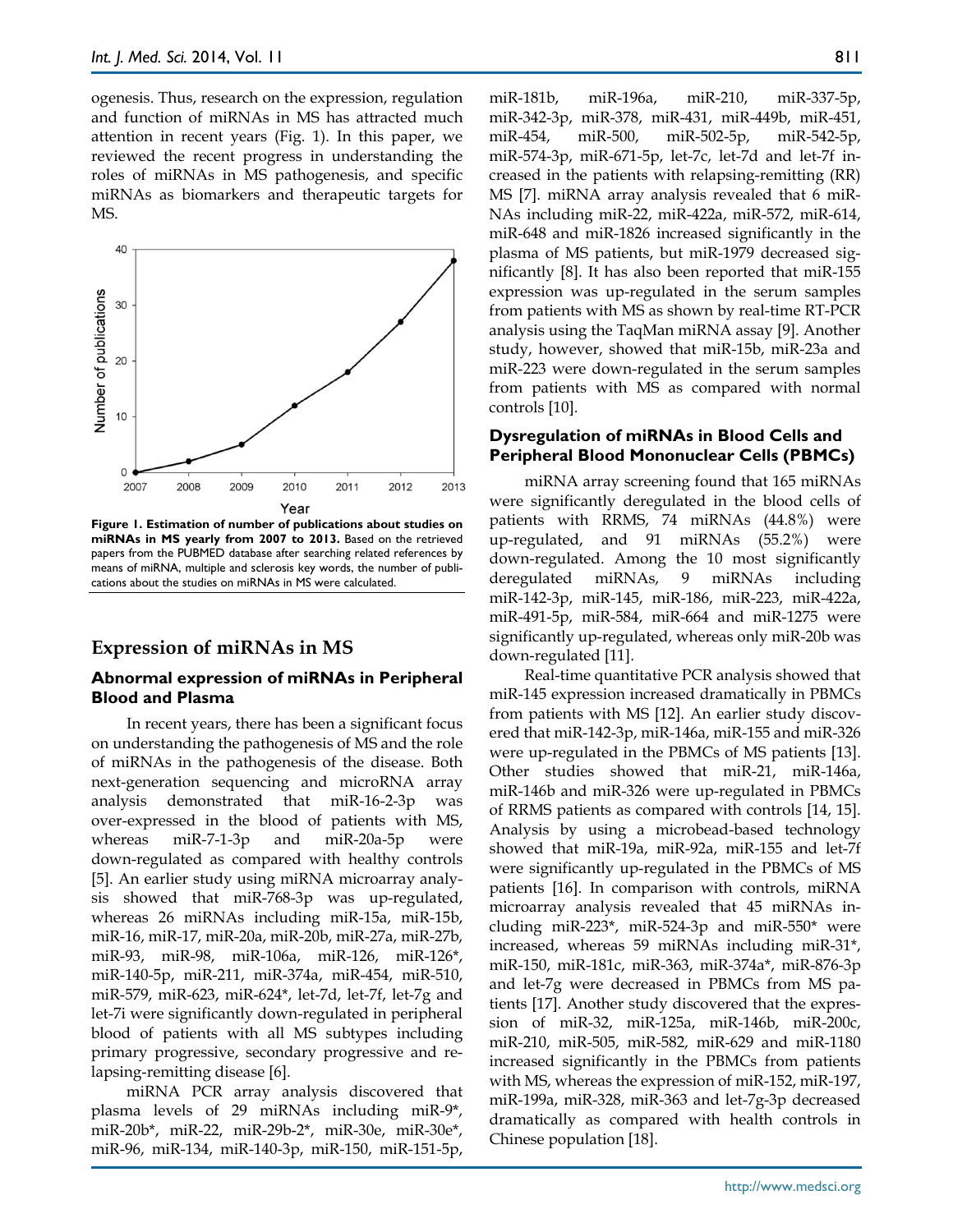## **miRNAs expressed differently in T Cells including CD4+ and CD8+ T cells**

Microarray analysis revealed that the expression of 21 miRNAs including miR-15b, miR-23a, miR-30c, miR-99b, miR-125a-5p, miR-150, miR-197, miR-320d, miR-339-5p, miR-361-5p, miR-423-3p, miR-423-5p, miR-494, miR-625, miR-663, miR-1260b, miR-1280, miR-1979, miR-3153, miR-3178 and let-7a were significantly down-regulated in T cells from peripheral blood samples of MS patients [19].

It has been shown that both miR-15a and miR-16-1 were down-regulated in CD4+ T cells from peripheral blood samples of RRMS patients [20]. miR-27b, miR-128 and miR-340, however, were up-regulated in CD4+ T cells from patients with MS [21]. TaqMan array analysis indicated that 9 miRNAs including miR-1, miR-17-5p, miR-126, miR-193a, miR-200b, miR-376a, miR-485-3p, miR-486 and miR-497 were significantly increased, whereas miR-34a was decreased in CD4+ T cells from PBMCs of RRMS patients [22]. Further studies discovered that 17 miRNAs including miR-15a, miR-19a, miR-19b, miR-22, miR-29a, miR-29c, miR-93, miR-106b, miR-107, miR-148a, miR-210, miR-221, miR-223, miR-301a, miR-489, miR590-5p and let-7i were significantly up-regulated, whereas 7 miRNAs including miR-138-2\*, miR-324-3p, miR-338-5p, miR-489, miR-512-3p, miR-564 and miR-886-3p were significantly down-regulated in regulatory T cells (Tregs) from peripheral blood samples of MS patients [23].

It has been reported that miR-629 was up-regulated, but miR-30a-3p, miR-149 and miR-497 were down-regulated in CD8+ T cells from peripheral blood samples of RRMS patients [22].

## **Unusual expression of miRNAs in B Cells and monocytes**

TaqMan array analysis showed that miR-497 was up-regulated, but miR-92, miR-135b, miR-153, miR-189 and miR-422a were significantly down-regulated in B cells from peripheral blood samples of RRMS patients [22]. Microarray analysis discovered that the expression of 49 miRNAs including miR-7-1\*, miR-15a, miR-16, miR-19b, miR-25, miR-28-5p, miR-93, miR-103-2, miR-106b, miR-107, miR-130b, miR-140-5p, miR-151-5p, miR-152, miR-181a, miR-191, miR-200a, miR-200b, miR-203, miR-204, miR-218, miR-221, miR-297a, miR-299a-5p, miR-320b, miR-329, miR-337-3p, miR-340\*, miR-363, miR-369-5p, miR-411\*, miR-486-5p, miR-515, miR-520a-3p, miR-520g, miR-548c-5p, miR-551a, miR-582-5p, miR-585, miR-599, miR-616\*, miR-624\*, miR-644, miR-649, miR-655 and let-7i were significantly down-regulated, but no miRNAs were found to be significantly up-regulated in the B lymphocytes

from peripheral blood samples of RRMS patients [24]. Some of the down-regulated miRNAs may target the genes encoding the B cell receptor, phosphatidyl-inositol-3-kinase (PI3K) and phosphatase and tensin homology (PTEN) signaling pathways [24].

In one study, miR-155 expression was shown to be significantly increased in peripheral circulating CD14+ monocytes from patients with MS as compared with monocytes from control donors [25].

## **Dysregulation of miRNAs in Brain**

It has been shown that miR-155 expression significantly increased in active brain lesions from patients with MS as compared with control donors [25-27]. miR-326 was also up-regulated in active MS lesions [27]. Quantitative real-time PCR analysis revealed that 20 miRNAs including miR-15a, miR-21, miR-22, miR-23a, miR-27a, miR-34a, miR-130a, miR-142-3p, miR-142-5p, miRNA-146a, miR-146b, miR-155, miR-193a, miR-199a, miR-200c, miRNA-214, miR-223, miR-320, miR-326 and miR-650 were up-regulated in the active brain white matter lesions from patients with MS, whereas 8 miRNAs including miR-23b, miR-139, miR-181c, miR-184, miR-328, miR-340, miR-487b and miR-656 were down-regulated as compared with the normal brain white matter tissues [28]. An earlier study discovered that the expression of miR-155, miR-338 and miR-491 increased in the cerebral white matter from MS patients as compared with patients without MS [29]. In addition, the expression of miR-124 increased in the brain *hippocampi* from patients with MS [30, 31].

Studies showed that miR-181c and miR-633 were up-regulated, whereas miR-922 was down-regulated in the cerebrospinal fluid of MS patients as compared with other neurologic diseases [32].

## **Abnormal expression of miRNAs in Experimental Autoimmune Encephalomyelitis (EAE)**

EAE is a mouse model for MS. Real-time quantitative PCR analysis indicated that miRNA-21, miRNA-142-3p, miRNA-146a, miRNA-146b and miRNA-155 were up-regulated in the spinal cords of EAE mice and marmoset EAE brains [33]. miRNA-155 expression has also been shown to increase significantly in the spleen, lymph node and brain of EAE mice [9, 26]. Expression of let-7e also increased in CD4+ T cells and infiltrated mononuclear cells of brain and spinal cord from EAE mice [34]. miR-326 expression was significantly increased in peripheral blood leukocytes and CD4+ T cells from EAE mice [14]. miR-23b expression, however, decreased significantly in the spinal cords of EAE mice [35].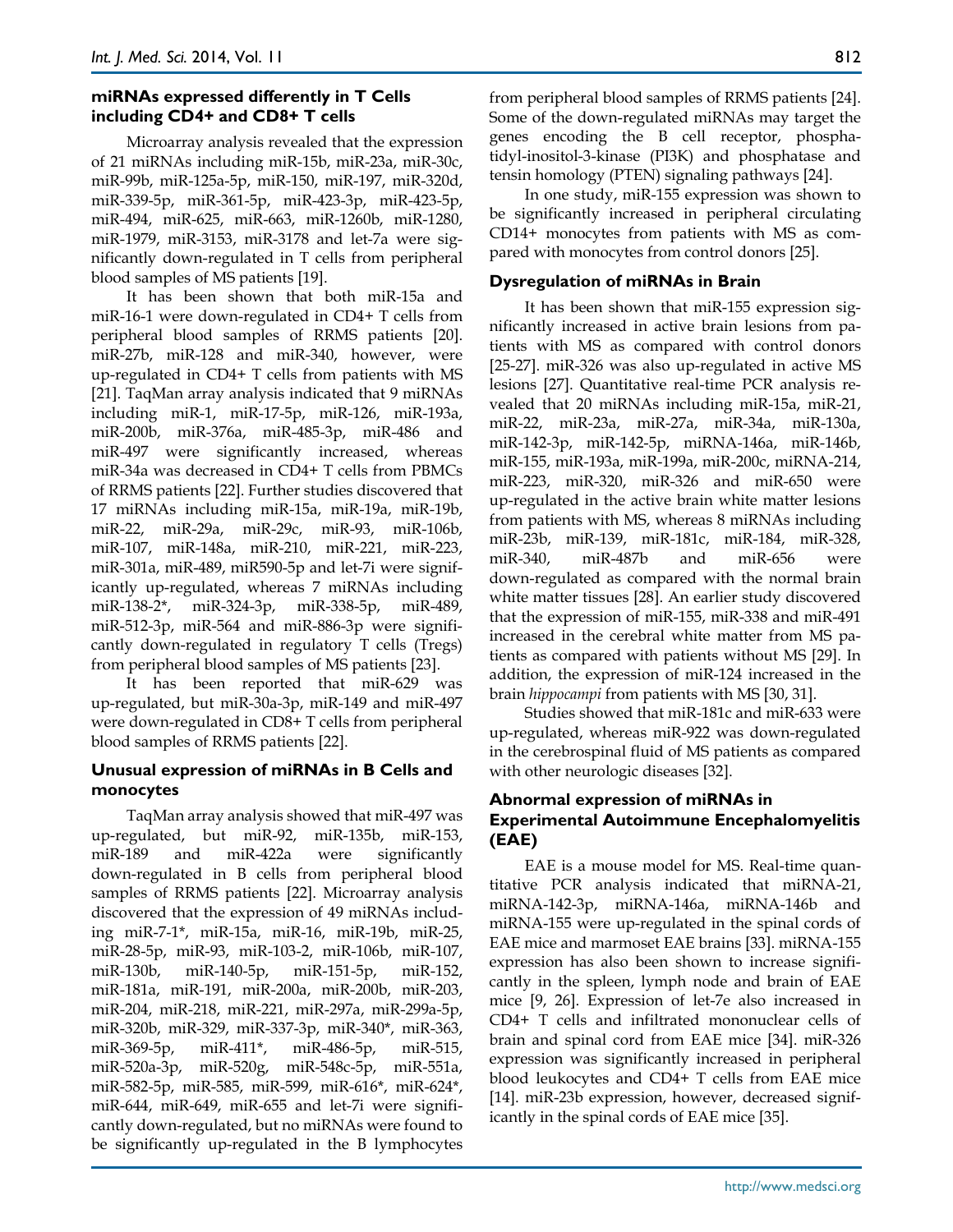#### **miRNA Signature in MS**

As stated above, miRNAs were highly dysregulated in MS patients and EAE mouse model. We summarized the up-regulated miRNAs (Table 1) and down-regulated miRNAs (Table 2) in different samples from MS patients and EAE mice. It is clear that miR-15a, miR-19a, miR-22, miR-210 and miR-223 were up-regulated in both Treg cells and other samples such as plasma, blood cells, PBMCs and brain white matter tissues from MS patients (Table 1), suggesting that these up-regulated miRNAs and Treg cells may play a role in MS pathogenesis. Besides, miR-21, miR-142-3p, miR-146a, miR-146b, miR-155 and miR-326 were up-regulated in both PBMCs and brain

white matter lesions from MS patients and EAE mice (Table 1 and Fig. 3A), suggesting that these up-regulated miRNAs may be used as a signature for MS and play critical roles in MS pathogenesis. Similarly, miR-181c and miR-328 were down-regulated in both PBMCs and brain white matter lesions, and miR-15a and miR-15b were down-regulated in blood, peripheral T cells and B cells or plasma samples from MS patients (Table 2 and Fig. 3B), suggesting that these down-regulated miRNAs have implications in MS pathogenesis. Notably, miR-15a was up-regulated in Treg cells and brain white matter lesions (Table 1), but down-regulated in blood, peripheral T cells and B cells (Table 2), suggesting that regulation of miRNA expression in MS was complicated.

|  |  |  | Table 1. Comparison of up-regulated miRNAs expressed in different samples from MS patients and EAE mice |  |
|--|--|--|---------------------------------------------------------------------------------------------------------|--|
|--|--|--|---------------------------------------------------------------------------------------------------------|--|

| Sample                                                                        | Blood  | Plasma    | Blood cells | PBMCs        | T cells# | Tregs    | <b>B</b> cells | <b>Brain</b> lesions | <b>EAE</b> mice     |
|-------------------------------------------------------------------------------|--------|-----------|-------------|--------------|----------|----------|----------------|----------------------|---------------------|
| Number of miRNAs analyzed 2                                                   |        | 35        | 9           | 21           | 13       | 17       | $\mathbf{1}$   | 22                   | 7                   |
|                                                                               |        |           |             |              |          | miR-15a  |                | miR-15a              |                     |
|                                                                               |        |           |             | miR-19a      |          | miR-19a  |                |                      |                     |
|                                                                               |        |           |             | $miR-21$     |          |          |                | $miR-21$             | $miR-21$            |
|                                                                               |        | $miR-22$  |             |              |          | $miR-22$ |                | $miR-22$             |                     |
|                                                                               |        |           |             | $miR-142-3p$ |          |          |                | $miR-142-3p$         | $miR-142-3p$        |
|                                                                               |        |           | miR-145     | miR-145      |          |          |                |                      |                     |
|                                                                               |        |           |             | miR-146a     |          |          |                | miR-146a             | miR-146a            |
|                                                                               |        |           |             | $miR-146b$   |          |          |                | $miR-146b$           | miR-146b            |
|                                                                               |        | $miR-155$ |             | $miR-155$    |          |          |                | $miR-155$            | miR-155             |
|                                                                               |        |           |             |              | miR-193a |          |                | miR-193a             |                     |
|                                                                               |        |           |             | $miR-200c$   |          |          |                | $miR-200c$           |                     |
|                                                                               |        | miR-210   |             | miR-210      |          | miR-210  |                |                      |                     |
|                                                                               |        |           | miR-223     |              |          | miR-223  |                | $miR-223$            |                     |
|                                                                               |        |           |             | $miR-326$    |          |          |                | $miR-326$            | $miR-326$           |
|                                                                               |        |           |             |              | miR-497  |          | miR-497        |                      |                     |
|                                                                               |        |           |             | miR-629      | miR-629  |          |                |                      |                     |
|                                                                               |        | $let-7f$  |             | $let-7f$     |          |          |                |                      |                     |
| Reference<br># Tradio suggested Tradio including Tradio. CD4+ and CD9+ Tradio | [5, 6] | $[7-9]$   | $[11]$      | $[12-18]$    | [21, 22] | $[23]$   | $[22]$         | $[25-29]$            | [9, 14, 26, 33, 34] |

# T cells were total T cells including T cells, CD4+ and CD8+ T cells.

miRNAs in bold were those expressed in Treg cells and other samples including brain, blood cells, PBMC and plasma.

miRNAs in bold and italics were those expressed in PBMCs and other samples including brain, plasma and EAE mice.

| Sample                       | Blood      | Plasma         | Blood cells | PBMCs    | T cells#     | Tregs  | <b>B</b> cells | Brain    | EAE mice |
|------------------------------|------------|----------------|-------------|----------|--------------|--------|----------------|----------|----------|
| Number of miRNAs analyzed 27 |            | $\overline{4}$ |             | 12       | 27           | 7      | 51             | 8        | 1        |
|                              | $miR-15a$  |                |             |          | $miR-15a$    |        | $miR-15a$      |          |          |
|                              | $miR-15b$  | $miR-15b$      |             |          | $miR-15b$    |        |                |          |          |
|                              | $miR-16$   |                |             |          |              |        | $miR-16$       |          |          |
|                              | $miR-20b$  |                | $miR-20b$   |          |              |        |                |          |          |
|                              |            | miR-23a        |             |          | miR-23a      |        |                |          |          |
|                              |            |                |             |          |              |        |                |          |          |
|                              | $miR-93$   |                |             |          |              |        | $miR-93$       |          |          |
|                              | miR-140-5p |                |             |          |              |        | miR-140-5p     |          |          |
|                              |            |                |             | miR-150  | miR-150      |        |                |          |          |
|                              |            |                |             | miR-152  |              |        | miR-152        |          |          |
|                              |            |                |             | miR-181c |              |        |                | miR-181c |          |
|                              |            |                |             | miR-197  | miR-197      |        |                |          |          |
|                              |            |                |             | miR-328  |              |        |                | miR-328  |          |
|                              |            |                |             | miR-363  |              |        | miR-363        |          |          |
|                              | $miR-624*$ |                |             |          |              |        | $miR-624*$     |          |          |
|                              |            | miR-1979       |             |          | miR-1979     |        |                |          |          |
|                              | $let-7g$   |                |             | $let-7g$ |              |        |                |          |          |
|                              | $let-7i$   |                |             |          |              |        | $let-7i$       |          |          |
| Reference                    | [5, 6]     | [8, 10]        | $[11]$      | [17, 18] | [19, 20, 22] | $[23]$ | [22, 24]       | $[28]$   | $[35]$   |

# T cells were total T cells including T cells, CD4+ and CD8+ T cells.

miRNAs in bold were those expressed in PBMCs and brain lesions of MS patients.

miRNAs in bold and italics were those expressed in three different samples including blood, B cells and T cells or blood, plasma and T cells.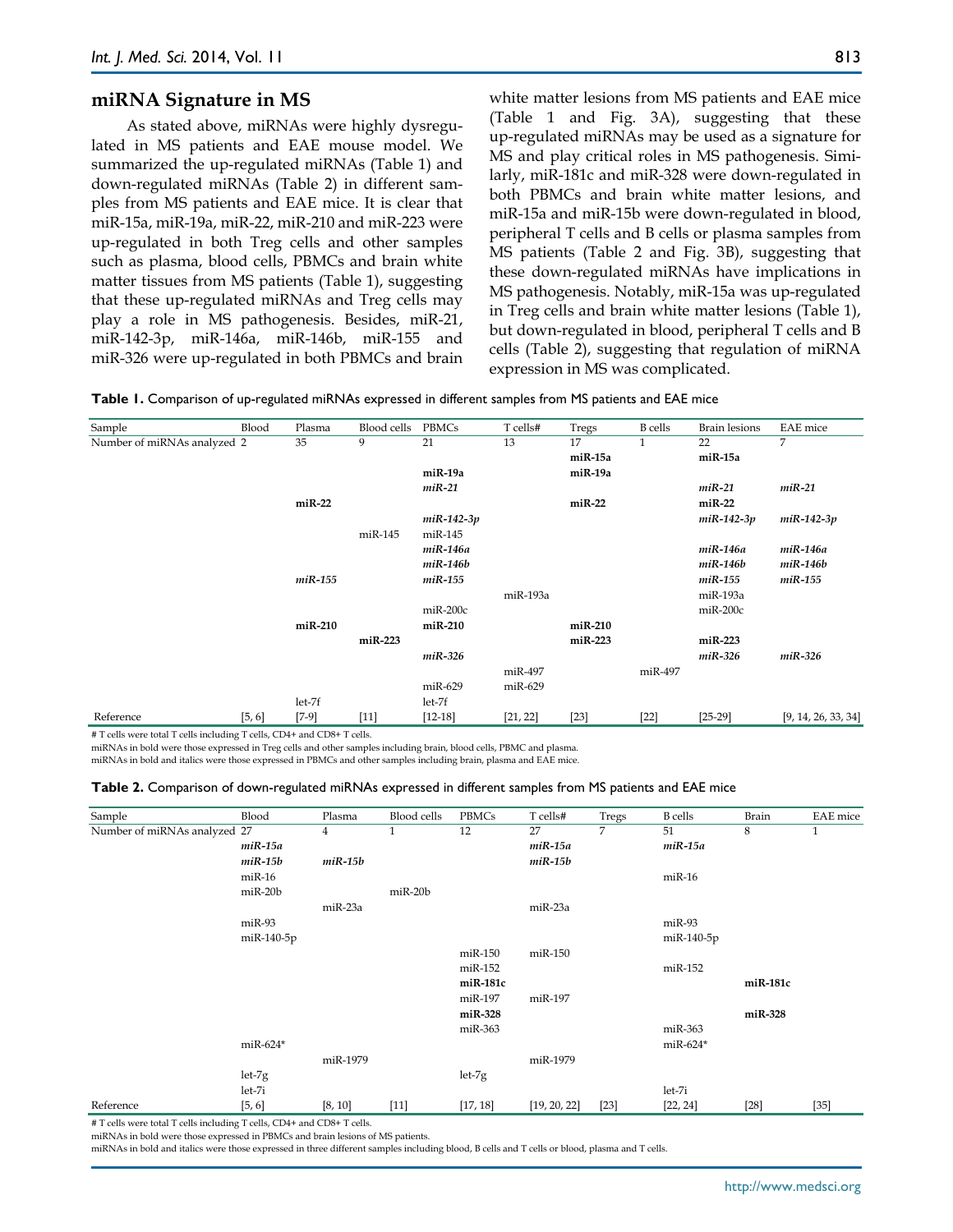## **Regulation of miRNAs in MS**

Interferon-beta (IFN-β) is broadly used in the treatment of patients with MS [36]. It has been reported that 7 miRNAs, including miR-16-5p, miR-342-5p, miR-346, miR-518b, miR-760, let-7a-5p and let-7b-5p, were increased, whereas 13 miRNAs, including miR-27a-5p, miR-29a-3p, miR-29b-1-5p, miR-29c-3p, miR-95, miR-149-5p, miR-181c-3p, miR-193a-3p, miR-193-5p, miR-423-5p, miR-532-5p, miR-708-5p and miR-874, were decreased in PBMCs from MS patients after IFN-β therapy [37], which were possibly related with apoptotic processes and IFN feedback loops. In addition, IL-17 was usually up-regulated in MS patients and EAE mice [38]. Studies showed that IL-17 suppressed miR-23b expression, which was responsible for the decrease of miR-23b expression in the spinal cords of EAE mice, and in turn, miR-23b down-regulated IL-17 [35]. The results suggested that cytokines may regulate miRNA expression in MS.

Glatiramer acetate (GA), an immunomodulation drug, is currently used to treat MS [39, 40]. GA treatment induced significant decreases of miR-146a and miR-142-3p expression in the PBMCs of MS patients [13]. Since miR-146a and miR-142-3p were up-regulated in PBMCs, brain white matter lesions of MS patients and EAE mice (Table 1), GA may regulate miRNA expression and thus improve disease status of MS patients.

Natalizumab is a monoclonal antibody against α4-integrin and is used in the treatment of MS patients [41]. miRNA microarray analysis found that 10 miRNAs including miR-19b, miR-106b, miR-142-5p, miR-150, miR-191, miR-383, miR-551a and miR-598 were up-regulated in B lymphocytes of peripheral blood samples from RRMS patients 6 months after natalizumab treatment as compared with untreated RRMS patients [24]. In addition, 2,3,7,8-tetrachlorodibenzo-p-dioxin (TCDD), an activator for aryl hydrocarbon receptor, could induce anti-inflammation and increase miR-132 expression in EAE mice, and thus suppress EAE [42]. The results suggest that non-immune modulated drugs may also regulate miRNA expression in MS and could potentially be used in the treatment of MS patients.

## **Function of miRNAs in MS**

As indicated above, while most studies have shown altered expression of miRNA during MS, the significance of this is unclear. It has been shown that miRNAs are involved in several crucial biological functions and human diseases such as neurological disorders [3]. Thus, it is not surprising that dysregulated miRNAs play an important role in MS and EAE development. It has been reported that miR-18b and miR-599 may play a role at the time of relapse and miR-96 may be associated with remission of RRMS patients [43].

It has been documented that miR-155 could induce the development of Th1 and Th17 cells, leading to severe disease in both patients with MS and mice with EAE [9]. Similarly, deficiency in the miR-132/212 cluster induced the lower frequencies of Th1 and Th17 cells and resistance to EAE development in mice [44]. Furthermore, let-7e knock-down attenuated Th1 and Th17 cells [34] and *in vivo* silencing of miR-326 suppressed Th17 cell development [14], leading to the inhibition of EAE. It has also been reported that miR-23b could inhibit IL-17 expression, which plays an important role in autoimmune pathogenesis [35]. The results suggest that miRNAs in the regulation of Th1 cells, IL-17 and Th17 cells may have great implications in the pathogenesis of MS.

Studies discovered that the expression of miR-27b, miR-128 and miR-340 significantly increased in CD4+ T cells from patients with MS [21]. Further studies found that miR-27b, miR-128 and miR-340 inhibited expression of B lymphoma Mo-MLV insertion region 1 homolog (BMI1) and IL-4, leading to decreased levels of GATA3 and a shift from Th2 to Th1 cytokines [21]. Therefore, miR-27b, miR-128 and miR-340 may play an important role in MS pathogenesis.

It has been shown that the up-regulation of miR-124 in the *hippocampi* was associated with demyelination in the brain of patients with MS [30]. Other studies revealed that miR-34a, miR-155 and miR-326 increased in active multiple sclerosis lesions and decreased CD47 expression, leading to macrophage release from inhibitory control and phagocytosis of myelin [28]. The results suggest that specific miRNAs may have a critical role in demyelination, which contributes to MS pathogenesis.

The dysfunction of the blood-brain barrier (BBB) was reported to be associated with the pathogenesis of MS and down-regulation of miR-125a-5p was involved in the regulation of immune cell efflux and tightness of endothelial cells in the BBB [45], suggesting that miR-125a-5p may play a role in MS.

Database analysis on miRNA-mRNA interactions showed that MS-associated miR-20a-5p and miR-20b-5p occurred as central hubs in the regulation of one thousand targeted genes [46], suggesting that miR-20a-5p and miR-20b-5p may play an important role in MS pathogenesis.

Our data analysis discovered that miR-21, miR-142-3p, miR-146a, miR-146b, miR-155 and miR-326 were up-regulated in both PBMCs and brain white matter lesions from MS patients and EAE mice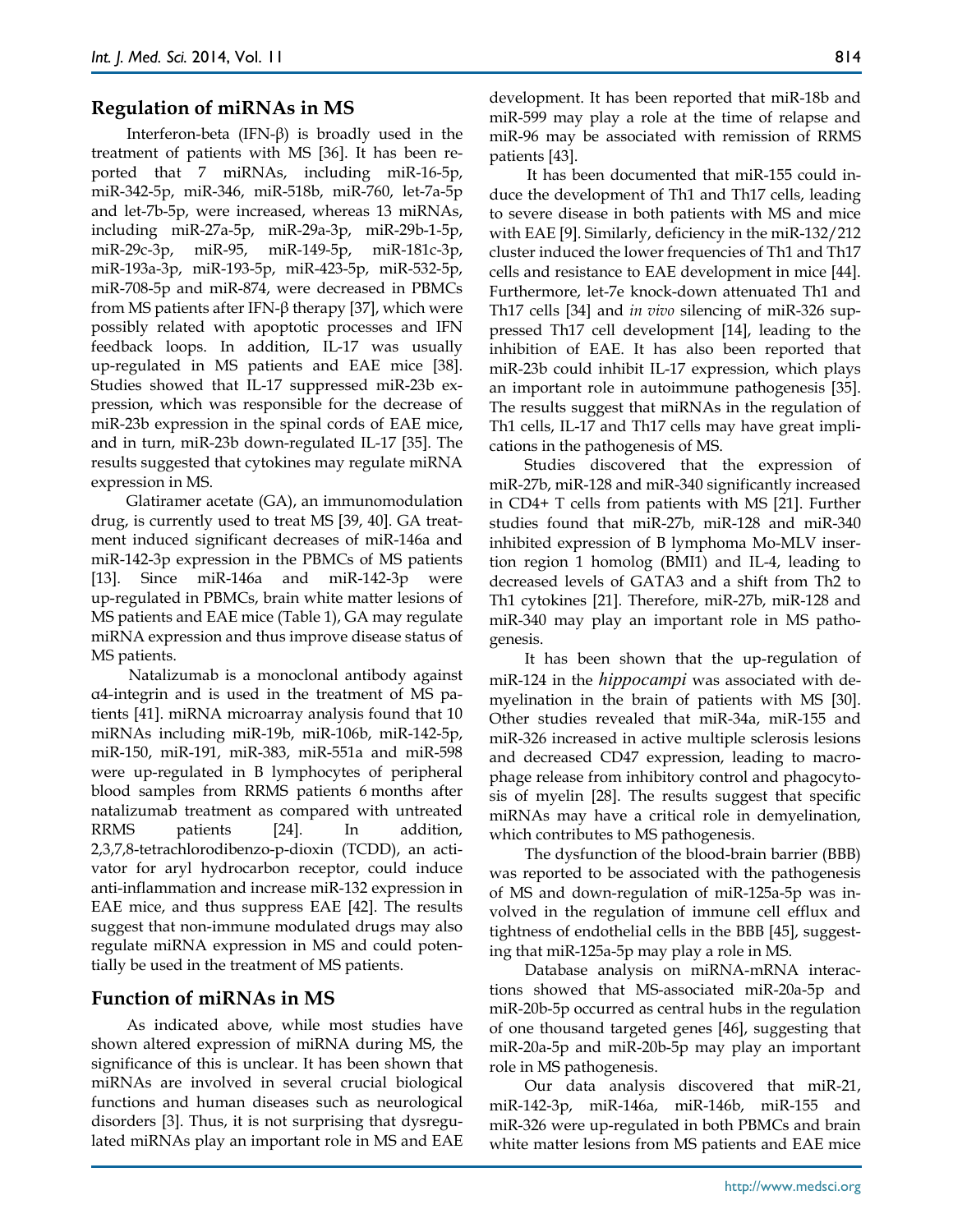as well (Table 1). It has been documented that miR-21 promoted IFN-γ and IL-17A production in T cells, which were responsible for Th1 and Th17 development, targeted programmed cell death protein 4 (PDCD4) and thus inhibited apoptosis [47]. miR-142-3p not only inhibited IL-10 expression in CD4+ T cells [48], but also targeted D1 dopamine receptor in the brain and suppressed neuronal growth and development [49]. miR-146a was positively correlated with IL-17 production by inhibiting target gene IRAK1 [50] and regulated inflammation in human neurological disorders by targeting IL-6 and COX-2 [51]. miR-146b may have anti-inflammatory activity by activating the NF-κB pathway [52] and inhibiting proinflammatory cytokine and chemokine production [53]. It has been demonstrated that miR-155 promotes Th1 and Th17 cells and miR-326 increases Th17 cells, leading to severe disease in MS patients and EAE mice [9, 14]. Potential gene targets of miR-21, miR-142-3p, miR-146a, miR-146b, miR-155 and miR-326 include transcription factors (such as STAT1, STAT4, and FoxP3), chemokines, cytokines (such as IFN-γ, TNF-α, TGF-β, IL-2, IL-6 and IL-17), cell apoptosis regulators and growth factors (Fig. 2). Therefore, these up-regulated miRNAs may play critical roles in MS pathogenesis (Fig. 2 and Table 3).



**Figure 2. Potential gene targets of miR-21, miR-142-3p, miR-146a, miR-146b, miR-155 and miR-326.** Potential gene targets including cytokine (light blue boxes), transcription factor (red boxes) and chemokine of miR-21, miR-142-3p, miR-146a, miR-146b, miR-155 and miR-326 (yellow boxes) were predicted by Ingenuity IPA online analysis and the figure was created by Cytoscape 3.0.1 software.

|  |  |  | Table 3. Functions of dysregulated miRNAs in patients with multiple sclerosis |
|--|--|--|-------------------------------------------------------------------------------|
|--|--|--|-------------------------------------------------------------------------------|

| miRNA        | Expression      | Function                  | Biomarker           | Therapeutic target | Reference        |
|--------------|-----------------|---------------------------|---------------------|--------------------|------------------|
| $miR-7-1-3p$ | Down-regulation |                           | Blood               |                    | $[5]$            |
| miR-15b      | Down-regulation |                           | Serum               |                    | $[10]$           |
| $miR-20a-5p$ | Down-regulation |                           | Blood               |                    | $[5]$            |
| $miR-21$     | Up-regulation   | Th1 and Th17 increase     |                     |                    | [14, 15]         |
| $miR-23a$    | Down-regulation |                           | Serum               |                    | $[10]$           |
| $miR-23b$    | Up-regulation   | Th <sub>17</sub> increase |                     | Potential          | $[35]$           |
| $miR-27b$    | Up-regulation   | Th1 increase              |                     | Potential          | $[21]$           |
| miR-92a-1*   | Up-regulation   |                           | Plasma              |                    | $[7]$            |
| $miR-124$    | Up-regulation   |                           |                     | Potential          | [30, 31]         |
| miR-125a-5p  | Down-regulation |                           |                     | Potential          | $[45]$           |
| $miR-128$    | Up-regulation   | Th1 increase              |                     | Potential          | $[21]$           |
| $miR-145$    | Up-regulation   |                           | Plasma, PBMC        |                    | [7, 12]          |
| $miR-146a$   | Up-regulation   | Th <sub>17</sub> increase |                     |                    | $[13-15]$        |
| miR-155      | Up-regulation   | Th1 and Th17 increase     | Plasma, PBMC, Brain | Potential          | $[9, 13, 25-27]$ |
| $miR-223$    | Down-regulation |                           | Serum               |                    | $[10]$           |
| miR-326      | Up-regulation   | Th17 increase             |                     | Potential          | $[13-15, 27]$    |
| miR-340      | Up-regulation   | Th1 increase              |                     | Potential          | $[21]$           |
| let-7e       | Up-regulation   | Th1 and Th17 increase     |                     |                    | $^{[7]}$         |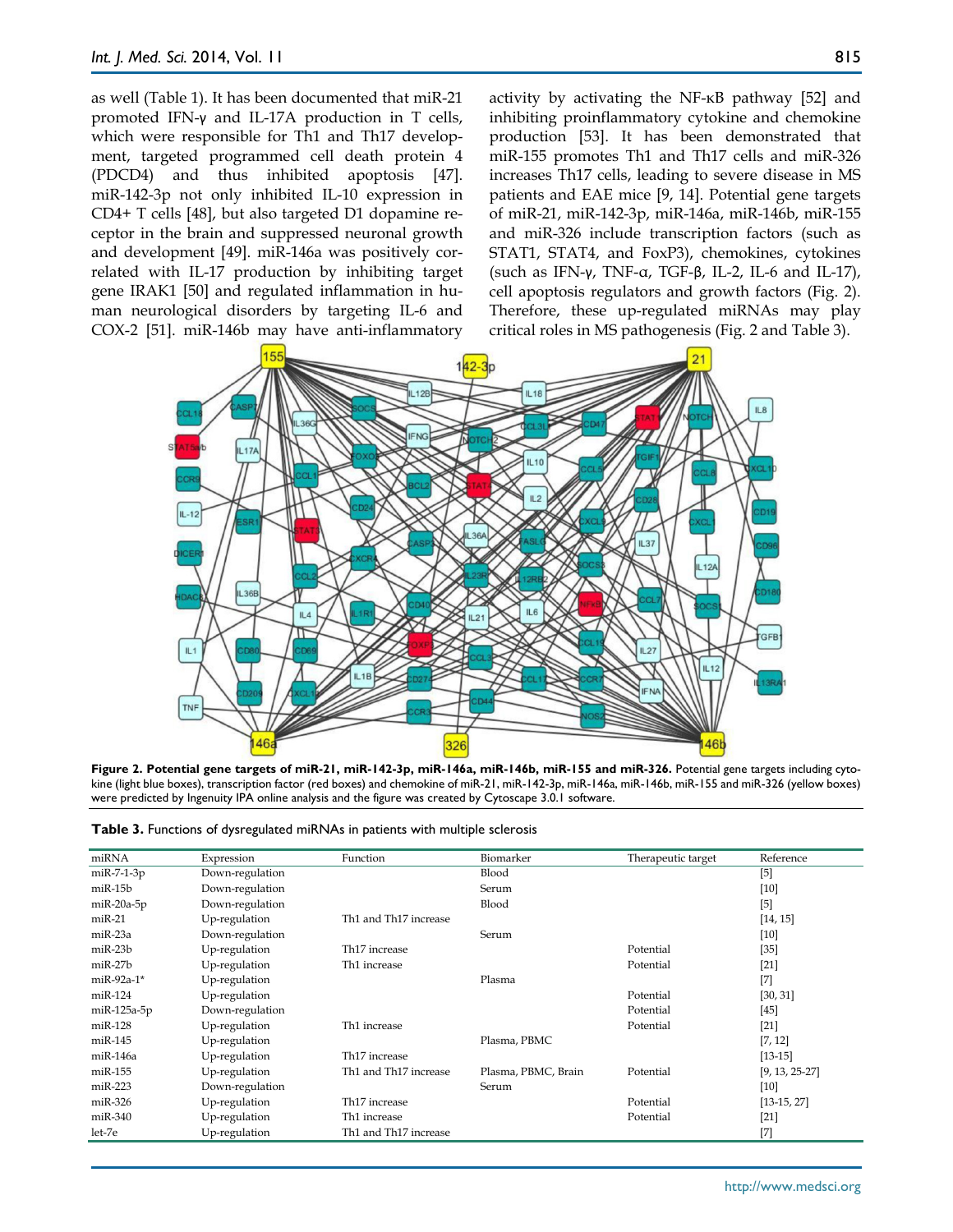

**Figure 3. Common up-regulated (A) and down-regulated miRNAs (B) in blood, plasma, PBMC and brain tissues from patients with MS.** In panel A, miRNAs shown in the green zone were up-regulated in both PBMC and brain, those in the purple zone were up-regulated in both PBMC and blood/plasma, miR-22 was up-regulated in both brain and blood/plasma, and miR-155 was up-regulated among PBMC, brain and blood/plasma. In panel B, miRNAs in the reseda green zone were down-regulated in both PBMC and blood/plasma, and miR-181c and miR-328 were down-regulated in both brain and blood/plasma.

## **miRNAs as MS Diagnostic Markers**

Results have demonstrated that miR-155 expression was significantly increased in both patients with MS and mice with EAE [9, 26], suggesting that miR-155 may be used as a marker for patients with MS. Since miR-145 increased dramatically in PBMCs from patients with multiple sclerosis [12] and could be used in the discrimination of MS patients from healthy controls [11], miR-145 may be used as a good diagnostic biomarker for multiple sclerosis.

It has been shown that the expression of miR-20a-5p and miR-7-1-3p decreased in the blood of patients with MS and thus miR-20a-5p and the other validated miRNAs may be used as biomarkers for MS [5]. miR-92a-1\*, miR-145 and let-7 family of miRNAs increased significantly in the plasma of patients with MS [7], whereas miR-15b, miR-23a and miR-223 were down-regulated in the serum samples from patients with MS as compared with normal controls [10]. The results suggest that circulating miRNAs may be used as blood biomarkers to diagnose MS.

Our data analysis demonstrated that miR-21, miR-142-3p, miR-146a, miR-146b, miR-155 and miR-326 were up-regulated in PBMCs and brain white matter lesions from MS patients (Table 1). Therefore, it is possible that these up-regulated miRNA may be used as diagnostic markers for MS (Table 3).

# **miRNAs as MS Therapeutic Targets**

Studies have demonstrated that suppression of miR-155 expression could inhibit the development of Th1 and Th17 cells, resulting in the decrease of disease severity in mice with EAE [9]. Furthermore, anti-miR-155 treatment significantly inhibited EAE development [54]. It has been demonstrated that miR-155 expression increased significantly in patients with MS [25-27].Therefore, miR-155 may be a good therapeutic target for MS.

It appeared that miR-326 expression increased significantly in active MS lesions, and *in vivo* silencing of miR-326 significantly inhibited Th17 cells and dramatically decreased EAE

severity [14, 27]. The results suggest that miR-326 may be a therapeutic target for MS.

It has been reported that miR-23b down-regulated IL-17, inhibited tumor necrosis factor alpha (TNF-α)- or IL-1beta-induced nuclear factor kappa-B (NF-κB) activation, and suppressed TGF-β-activated kinase 1/MAP3K7 binding protein 2 (TAB2), TAB3 and NF-κB kinase subunit alpha (IKK-α) in EAE mice [35], suggesting that miR-23b could be used in the treatment of MS.

It has been shown that down-regulation of miR-125a-5p was responsible for the BBB dysregulation associated with MS, and thus miR-125a-5p may be used in the recovery of BBB function for effective treatment of MS [45].

Studies showed that miR-124 expression increased in the demyelinated brain *hippocampi* from patients with MS [30, 31], suggesting that miR-124 may play a role in the pathogenesis of MS and could be a therapeutic target for MS patients.

It has been reported that miR-27b, miR-128 and miR-340 were up-regulated in CD4+ T cells from patients with MS and induced a shift from Th2 to Th1 cytokines [21]. *In vitro* treatment of oligonucleotide micro-RNA inhibitors for miR-27b, miR-128 and miR-340 induced the restoration of Th2 responses in T cells from MS patients [21]. The results suggest that *in vivo* silencing of miR-27b, miR-128 and miR-340 may potentially be used in the treatment of MS patients.

miRNAs were firstly identified in the early 1990s [55]. Recently, studies have demonstrated that miR-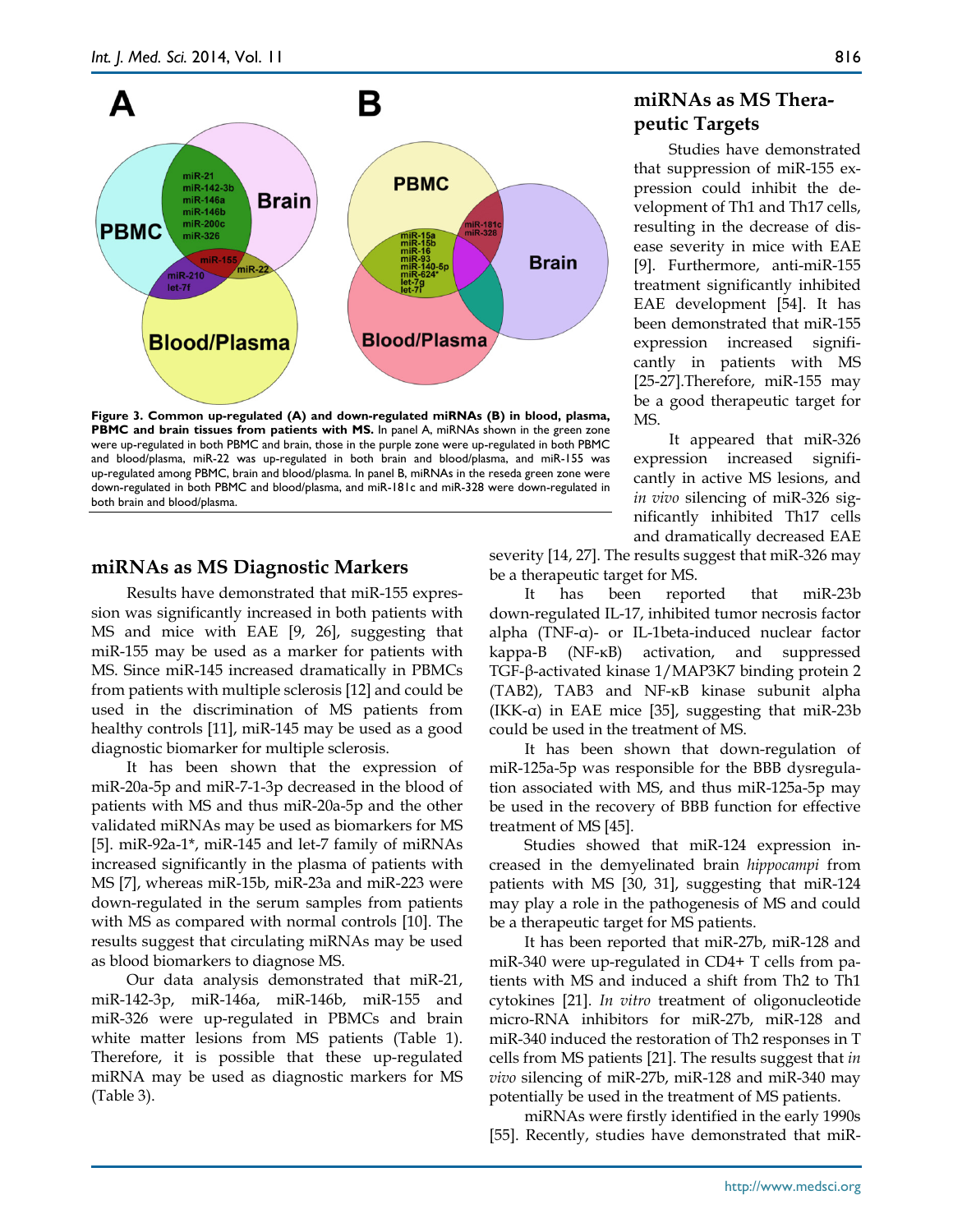NAs have multiple functions in negative gene regulation and play important roles in most biological processes [56-58]. In patients with MS**,** reports have shown that miR-27b, miR-128 and miR-340 inhibit IL-4 expression, suppress Th2 development and induce a shift from Th2 to Th1, leading to MS pathogenesis (Fig. 4). miR-21, miR-155 and let-7e promote Th1 and Th17 development, miRNA-21 increases the expression of both IFN-  $\gamma$  and IL-17, miR-146a increases IL-17 expression, miRN-326 promotes Th17 development, and miR-142-3p inhibits IL-10 expression, which contribute to MS pathogenesis. miR-23b suppressed IL-17 expression and thus inhibited MS pathogenesis. These dysregulated miRNAs may be used as therapeutic targets for MS (Fig. 4). Therefore, studies on the expression, regulation and function of miRNAs in patients with multiple sclerosis will provide the unique insights for the development of specific miRNAs as diagnostic markers and therapeutic targets for multiple sclerosis in the future (Table 3, Figs. 3 and 4).



**Figure 4. Mechanism of action of dysregulated miRNAs in patients with MS.** IL-4 is required for the differentiation of naïve CD4+ T cells into Th2. IL-12 and IFN-γ promoted Th1 differentiation. Il-6 and TGF-β stimulated Th17 differentiation. TGF-β induced Treg differentiation. Th2 produces IL-4 and Treg secrets IL-10, leading to the inhibition of MS, whereas Th1 expresses IFN-γ and Th17 produces IL-17, which induce MS pathogenesis. An arrow represents promotion and a T shaped line represents inhibition. IL, interleukin; IFN-γ, interferon-gamma; TGF-β, transforming growth factor-beta.

#### **Abbreviations**

miRNA: microRNA; MS: multiple sclerosis; RR: relapsing-remitting; EAE: experimental autoimmune encephalomyelitis; PBMC: peripheral blood mononuclear cell; Treg: regulatory T cell; PCR: polymerase chain reaction; RT-PCR: reverse transcription-PCR

#### **Acknowledgements**

This work was supported by a grant (#81341037 to JZ) from the National Natural Science Foundation of China and "Taishan Scholar" Special Fund (#109, 2012 to JZ) from the Shandong Government, China.

#### **Competing Interests**

The authors have declared that no competing interest exists.

#### **References**

- 1. Compston A, Coles A. Multiple sclerosis. Lancet. 2002; 359: 1221-31.
- 2. Milo R, Kahana E. Multiple sclerosis: geoepidemiology, genetics and the environment. Autoimmun Rev. 2010; 9: A387-94.
- 3. Tarassishin L, Loudig O, Bauman A et al. Interferon regulatory factor 3 inhibits astrocyte inflammatory gene expression through suppression of the proinflammatory miR-155 and miR-155\*. Glia. 2011; 59: 1911-22.
- 4. Smith KM, Guerau-de-Arellano M, Costinean S et al. miR-29ab1 deficiency identifies a negative feedback loop controlling Th1 bias that is dysregulated in multiple sclerosis. J Immunol. 2012; 189: 1567-76.
- 5. Keller A, Leidinger P, Steinmeyer F et al. Comprehensive analysis of microRNA profiles in multiple sclerosis including next-generation sequencing. Mult Scler. 2014; 20: 295-303.
- 6. Cox MB, Cairns MJ, Gandhi KS et al. MicroRNAs miR-17 and miR-20a inhibit T cell activation genes and are under-expressed in MS whole blood. PloS One. 2010; 5: e12132.
- 7. Gandhi R, Healy B, Gholipour T et al. Circulating microRNAs as biomarkers for disease staging in multiple sclerosis. Ann Neurol. 2013; 73: 729-40.
- 8. Siegel SR, Mackenzie J, Chaplin G et al. Circulating microRNAs involved in multiple sclerosis. Mol Biol Rep. 2012; 39: 6219-25.
- 9. Zhang J, Cheng Y, Cui W et al. MicroRNA-155 modulates Th1 and Th17 cell differentiation and is associated with multiple sclerosis and experimental autoimmune encephalomyelitis. J Neuroimmunol. 2013; 266: 56-63.
- 10. Fenoglio C, Ridolfi E, Cantoni C et al. Decreased circulating miRNA levels in patients with primary progressive multiple sclerosis. Mult Scler. 2013; 19: 1938-42.
- 11. Keller A, Leidinger P, Lange J et al. Multiple sclerosis: microRNA expression profiles accurately differentiate patients with relapsing-remitting disease from healthy controls. PloS One. 2009; 4: e7440.
- 12. Sondergaard HB, Hesse D, Krakauer M et al. Differential microRNA expression in blood in multiple sclerosis. Mult Scler. 2013; 19: 1849-57.
- 13. Waschbisch A, Atiya M, Linker RA et al. Glatiramer acetate treatment normalizes deregulated microRNA expression in relapsing remitting multiple sclerosis. PloS One. 2011; 6: e24604.
- 14. Du C, Liu C, Kang J et al. MicroRNA miR-326 regulates TH-17 differentiation and is associated with the pathogenesis of multiple sclerosis. Nat Immunol. 2009; 10: 1252-9.
- 15. Fenoglio C, Cantoni C, De Riz M et al. Expression and genetic analysis of miRNAs involved in CD4+ cell activation in patients with multiple sclerosis. Neurosci Lett. 2011; 504: 9-12.
- 16. Paraboschi EM, Solda G, Gemmati D et al. Genetic association and altered gene expression of mir-155 in multiple sclerosis patients. Int J Mol Sci. 2011; 12: 8695-712.
- 17. Martinelli-Boneschi F, Fenoglio C, Brambilla P et al. MicroRNA and mRNA expression profile screening in multiple sclerosis patients to unravel novel pathogenic steps and identify potential biomarkers. Neurosci Lett. 2012; 508: 4-8.
- 18. Yang D, Wang WZ, Zhang XM et al. MicroRNA Expression Aberration in Chinese Patients with Relapsing Remitting Multiple Sclerosis. J Mol Neurosci. 2014; 52: 131-7.
- 19. Jernas M, Malmestrom C, Axelsson M et al. MicroRNA regulate immune pathways in T-cells in multiple sclerosis (MS). BMC Immunol. 2013; 14: 32.
- Lorenzi IC, Brum DG, Zanette DL et al. miR-15a and 16-1 are downregulated in CD4+ T cells of multiple sclerosis relapsing patients. Int J Neurosci. 2012; 122: 466-71.
- 21. Guerau-de-Arellano M, Smith KM, Godlewski J et al. Micro-RNA dysregulation in multiple sclerosis favours pro-inflammatory T-cell-mediated autoimmunity. Brain. 2011; 134: 3578-89.
- 22. Lindberg RL, Hoffmann F, Mehling M et al. Altered expression of miR-17-5p in CD4+ lymphocytes of relapsing-remitting multiple sclerosis patients. Eur J Immunol. 2010; 40: 888-98.
- 23. De Santis G, Ferracin M, Biondani A et al. Altered miRNA expression in T regulatory cells in course of multiple sclerosis. J Neuroimmunol. 2010; 226: 165-71.
- 24. Sievers C, Meira M, Hoffmann F et al. Altered microRNA expression in B lymphocytes in multiple sclerosis: towards a better understanding of treatment effects. Clin Immunol. 2012; 144: 70-9.